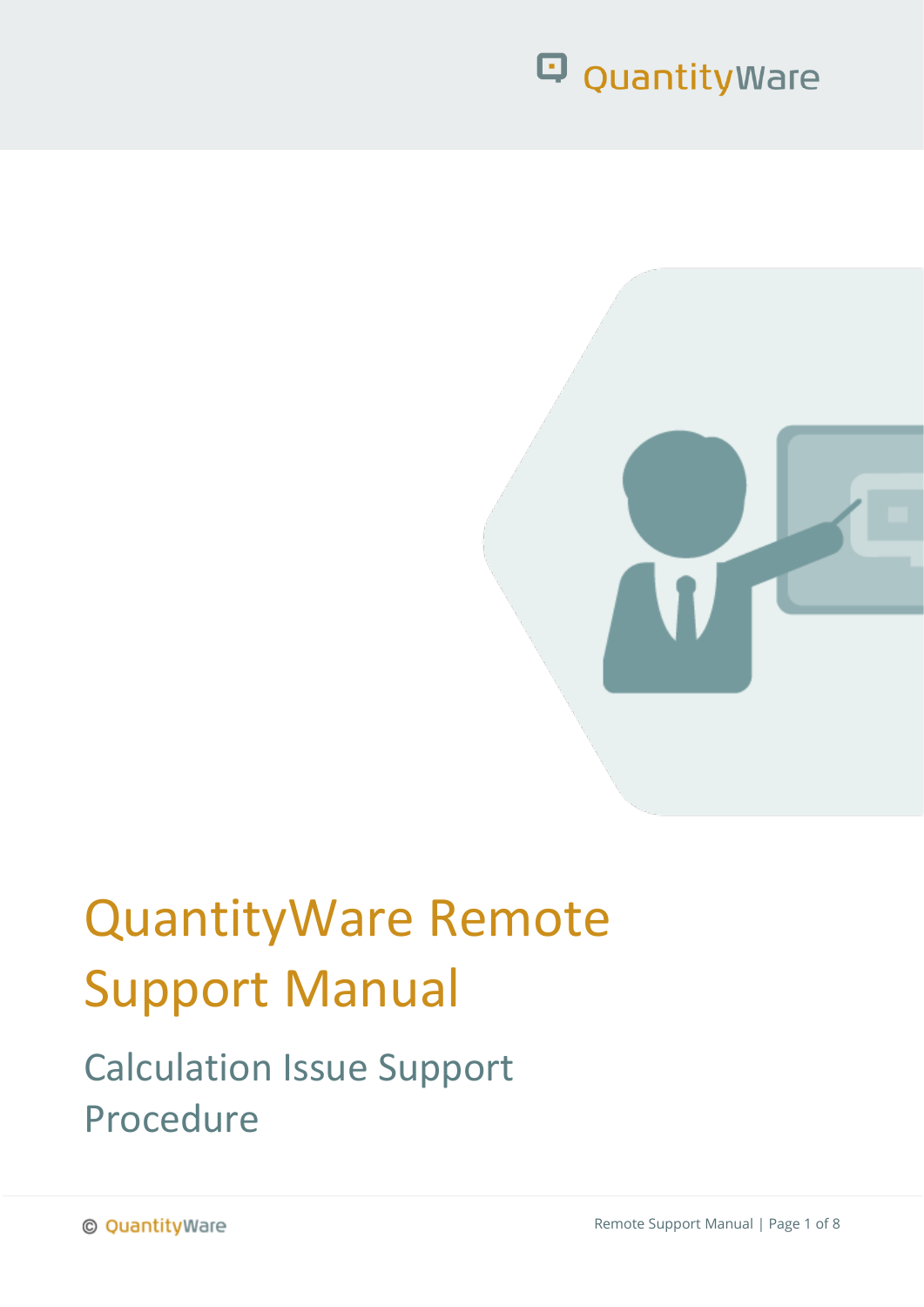#### **Notes**

The latest version of this documentation can be found in the QuantityWare [Knowledge Base.](https://www.quantityware.com/support/knowledge-base/) All documentation is kept current for the combinations of latest BCS release with the latest supported SAP Oil & Gas release. For all currently supported combinations see Note #000086 "Support and Release [\(Lifecycle\) details"](https://www.quantityware.com/support/knowledge-base/?sortOrder=desc&sortBy=date&title=000086) page 2, "Release Lifecycle".

Your release level can be determined via:

"/o/QTYW/COCKPIT" -> "Cockpit" -> "Support Package Level" or

"/o/QTYW/COCKPIT\_GAS" -> "Cockpit" -> "Support Package Level"

#### Version History

| <b>Version</b> | <b>Date</b> | <b>Description</b>                                                                                                                        |
|----------------|-------------|-------------------------------------------------------------------------------------------------------------------------------------------|
| $00\,$         | 2017-08-02  | Initial Version                                                                                                                           |
| 01             | 2017-11-10  | Editorial revision                                                                                                                        |
| 02             | 2018-01-20  | Editorial revision                                                                                                                        |
| 03             | 2019-06-25  | Editorial revision                                                                                                                        |
| 04             | 2021-09-20  | Modern QW document style applied                                                                                                          |
| 05             | 2022-02-10  | Updated Notes table to include up to 10 <sup>th</sup> Feb 2022.                                                                           |
| 06             | 2022-05-10  | Updated Notes table to include up to 10 <sup>th</sup> May 2022; clarified<br>support procedure based on consultant & customer<br>feedback |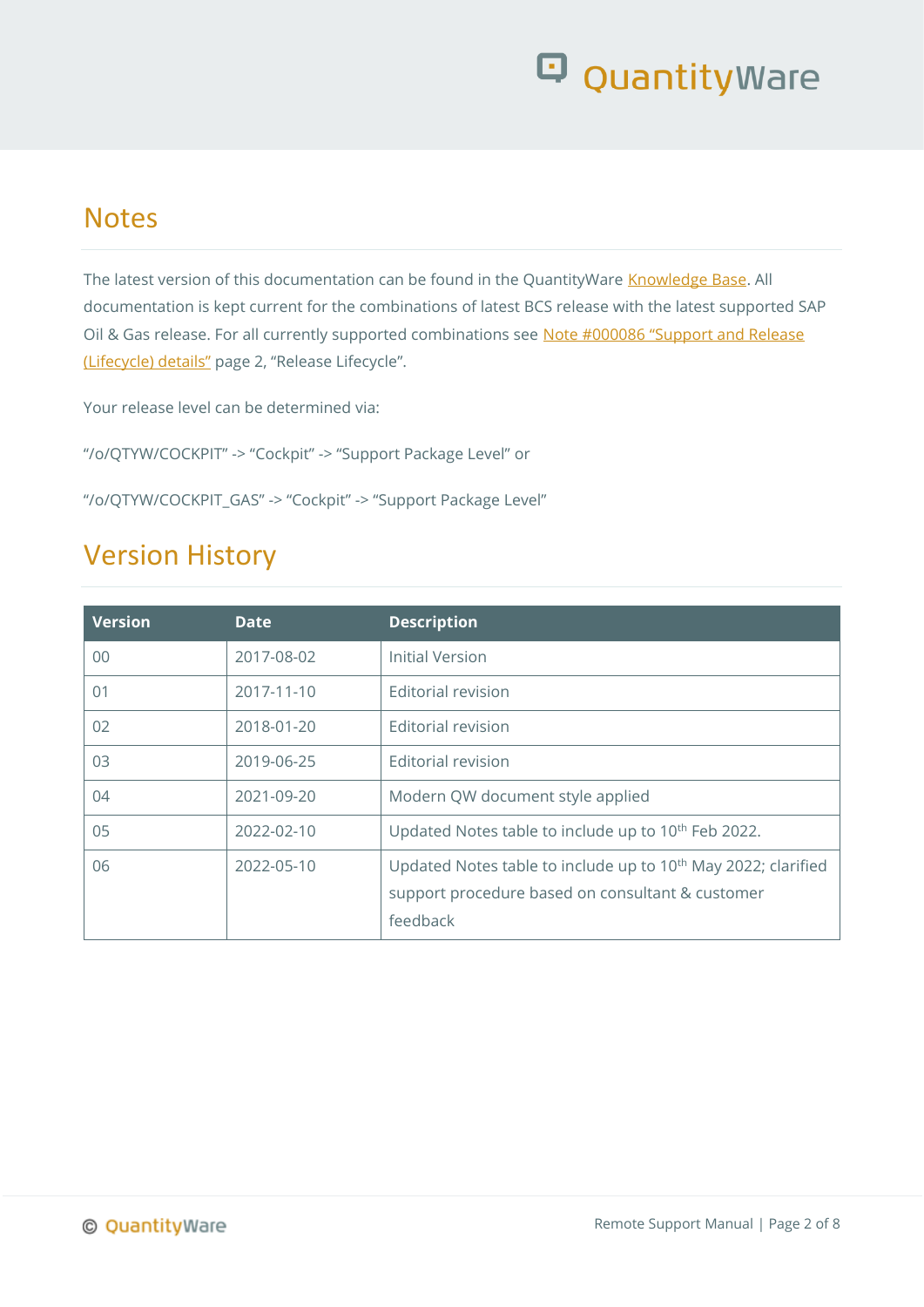### **Contents**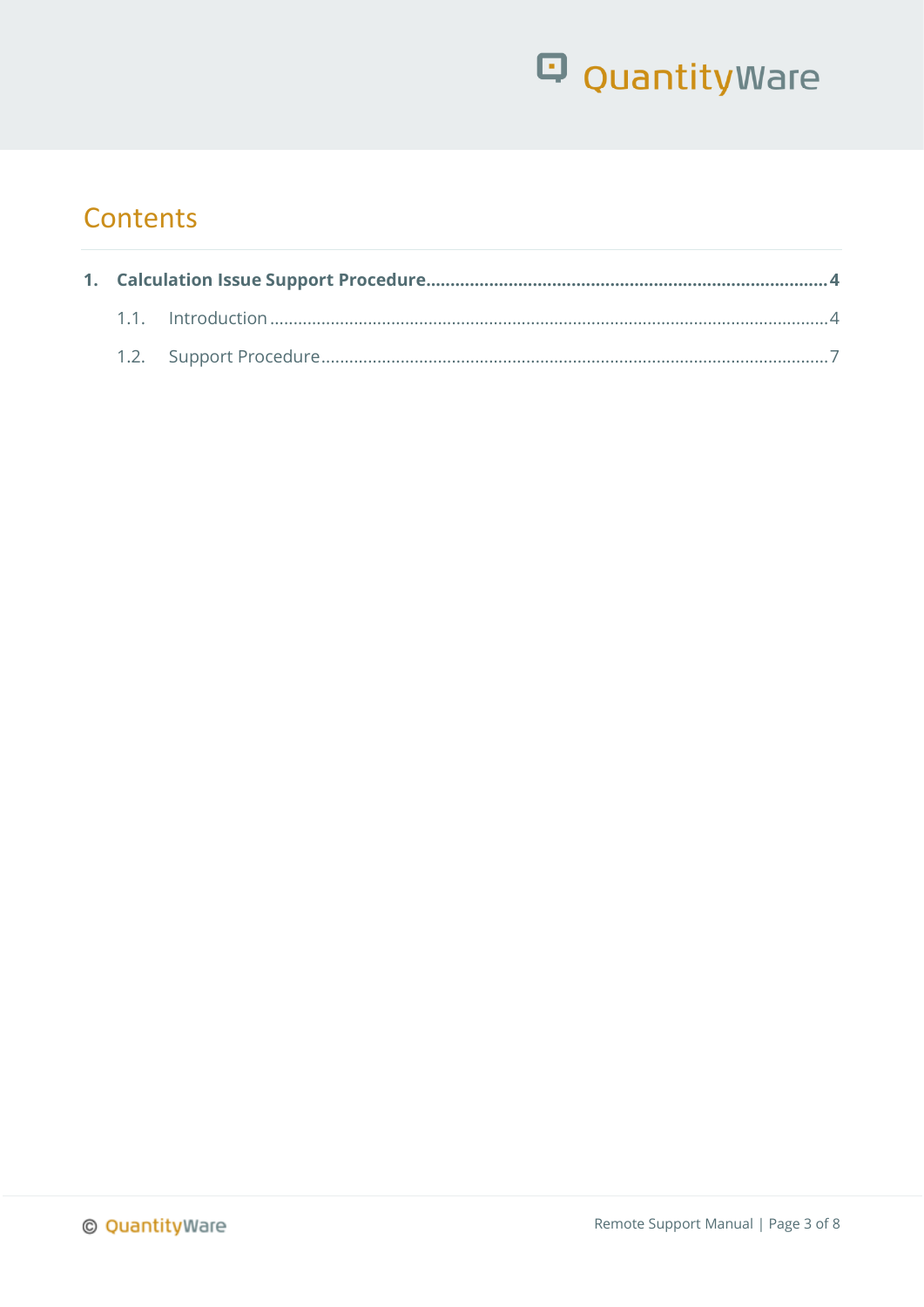### <span id="page-3-0"></span>1. Calculation Issue Support Procedure

#### <span id="page-3-1"></span>1.1 Introduction

With [BCS,](https://www.quantityware.com/glossary/bcs/) QuantityWare delivers a large configuration template via BC sets, **which customers are required to have activated**

- **in one, and only one** *non-productive* **client (preferably 045 if previously unused)**
- **in one system of a system landscape, typically the development system.**



After the BCS technical installation, SAP Oil & Gas consultants perform the configuration of the required conversion groups, following the [QuantityWare PAIG documentation.](https://www.quantityware.com/support/knowledge-base/?kbpage=1&sortOrder=desc&sortBy=date&title=PAIG) QuantityWare strongly recommends to involve a [certified BCS consultant](https://www.quantityware.com/support/certified-consultants/) for BCS implementation projects.

As part of the configuration work, [automated test scenarios](https://www.quantityware.com/faq/why-do-i-need-to-maintain-customer-test-scenarios-in-my-system/) (containing expected calculation results) should be defined - based on customer requirements with respect to oil & gas measurement standards. Such scenarios are then created via the Petroleum Measurement Cockpit or Gas Measurement Cockpit, stored and distributed in the ERP system landscape.

Periodic runs of these scenarios ensure that throughout the system landscape, calculation results are stable when compared with the expected results and transparent and - if unexpected errors occur during production – these may be easily analyzed via the test scenario snap shot database.

**If you encounter a [SAP QCI or MQCI](https://www.quantityware.com/glossary/mqci/) related error message during a BCS implementation project, or if you question a calculation result**, you can communicate the issue via the QuantityWare Service Portal to the QuantityWare support team, by raising a ticket with the ticket category "Calculation Issue" .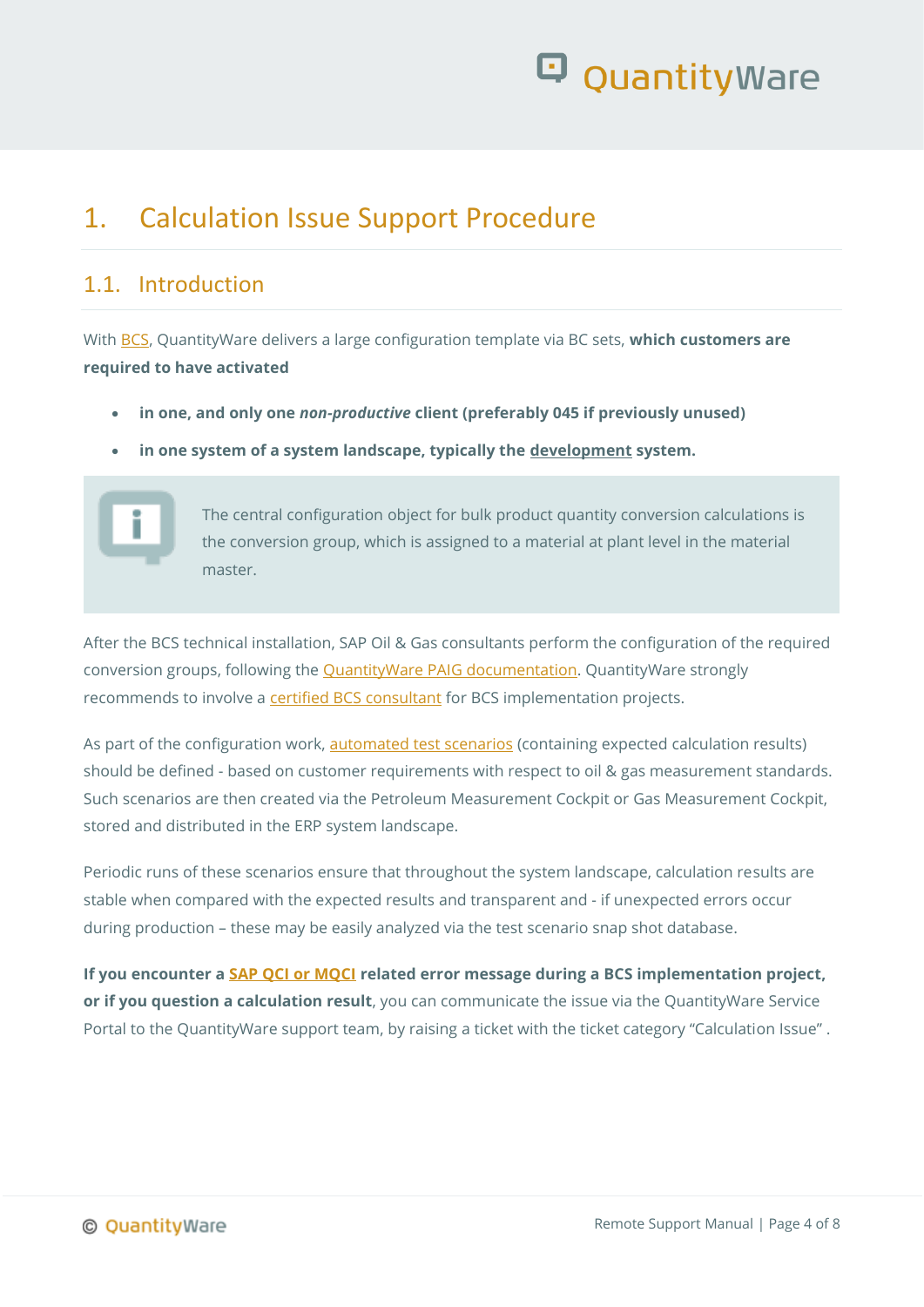The QuantityWare Service Portal can be reached either per web-browser via [https://service.quantityware.com/,](https://service.quantityware.com/) or via the link in the Petroleum or Gas Measurement Cockpits:

| ≡                                  |                                                    |                        |                                |                     | 品<br>$\overline{\left\langle \right\rangle }$ | $\times$   |
|------------------------------------|----------------------------------------------------|------------------------|--------------------------------|---------------------|-----------------------------------------------|------------|
|                                    |                                                    |                        | Petroleum Measurement Cockpit  |                     |                                               |            |
|                                    | $\overline{i}$                                     |                        | Co QuantityWare Service Portal | More $\vee$         | ∍                                             | Exit       |
| Units of Measurement               | <b>Print Standards Lists</b>                       |                        | <b>QCI Configuration</b>       | <b>QCI Products</b> | <b>Test Tools</b>                             |            |
| <b>Display Conversion Groups</b>   |                                                    |                        |                                |                     | O cooyright Oliantityy                        |            |
| $\Box$                             | CuantityWare Template                              |                        |                                |                     |                                               |            |
| $\mathbf i$                        | By Product Type                                    |                        |                                |                     |                                               |            |
| $\Box$                             | By Measurement Standards                           |                        |                                |                     |                                               |            |
| $\Box$                             | My Selection                                       |                        |                                |                     |                                               |            |
|                                    | Analyze and Transport Conversion Group             |                        |                                |                     |                                               |            |
| $\boxed{\mathbf{i}}$               | Explain, Check & Transport                         |                        |                                | Θ                   |                                               |            |
|                                    |                                                    |                        |                                |                     | QuantityWare<br>sitty conversions             |            |
|                                    |                                                    |                        |                                |                     |                                               |            |
|                                    |                                                    |                        |                                |                     |                                               |            |
| Service Portal Log In - Quantity X | $\ddot{}$                                          |                        |                                |                     |                                               | $\Box$     |
| e<br>←                             | ▲ ºo https://service.quantityware.com//login?back= |                        |                                | $\cdots$            | W.<br>▥                                       | Ξ<br>$\gg$ |
| Ξ<br>QuantityWare                  | Log In $\overline{\mathbf{v}}$<br>Portal           | Test Usage Key Request | Usage Questionnaire            |                     |                                               | About      |

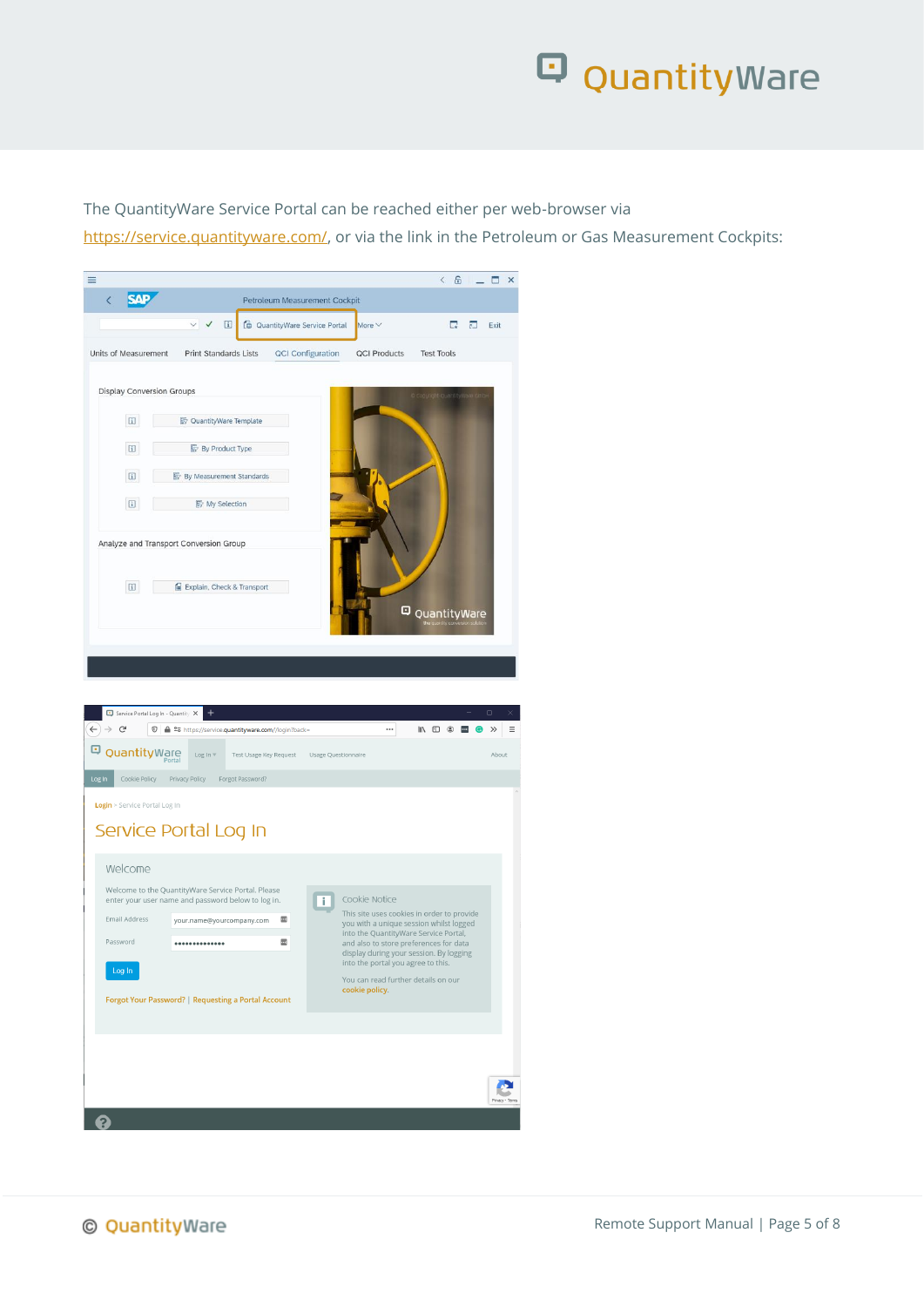Based on our 15+ years of experience in supporting productive customers with our solution, we can confidently state that almost all issues reported can be solved via the QuantityWare Service Portal Ticket System, following the support procedure defined in section 1.2. of this document.

**At the time of writing, almost all such issues reported within the last 15+ years have been caused by configuration issues and have ultimately required detailed implementation consulting by certified BCS consultants**. QuantityWare staff does not provide such consulting, but analyzes all reported issues until the root cause of the reported issues is determined. Only in extremely rare cases has remote log on to customer systems been necessary. This is a positive aspect, as remote log on requires the setup of a secure remote connection, involves technical support and can intrinsically present security risks.

**If, on the other hand, QuantityWare support staff identifies/confirms a programming error to be the root cause of the calculation issue**, a program correction of BCS is made by QuantityWare, which is then delivered via a QuantityWare note to customers:

| <b>Technical Installation</b> | <b>Documentation</b> | <b>Advanced</b><br><b>Development</b> | <b>Consulting &amp;</b><br>Configuration | Correction -<br><b>PMC &amp; GMC</b> | Correction -<br><b>SAP Integration</b> | Correction -<br><b>Calculation</b> |  |
|-------------------------------|----------------------|---------------------------------------|------------------------------------------|--------------------------------------|----------------------------------------|------------------------------------|--|
|                               |                      | 108                                   |                                          |                                      | 109                                    |                                    |  |
|                               |                      | 102                                   |                                          | 103                                  | 107                                    |                                    |  |
|                               |                      | 100                                   |                                          | 104                                  | 105                                    |                                    |  |
|                               |                      | 96                                    |                                          | 94                                   | 82                                     |                                    |  |
|                               |                      | 90                                    |                                          | 91                                   | 81                                     |                                    |  |
| 93                            |                      | 89                                    |                                          | 88                                   | 79                                     |                                    |  |
| 86                            |                      | 84                                    |                                          | 83                                   | 77                                     |                                    |  |
| 85                            |                      | 80                                    |                                          | 69                                   | 71                                     |                                    |  |
| 75                            |                      | 76                                    |                                          | 66                                   | 62                                     |                                    |  |
| 67                            |                      | 74                                    | 98                                       | 60                                   | 50                                     |                                    |  |
| 56                            |                      | 70                                    | 95                                       | 58                                   | 28                                     |                                    |  |
| 51                            |                      | 65                                    | 92                                       | 49                                   | 22                                     |                                    |  |
| 47                            |                      | 64                                    | 73                                       | 44                                   | 19                                     |                                    |  |
| 29                            |                      | 57                                    | 72                                       | 43                                   | 18                                     |                                    |  |
| 24                            |                      | 53                                    | 68                                       | 42                                   | 17                                     |                                    |  |
| 21                            | 106                  | 48                                    | 55                                       | 41                                   | 15                                     |                                    |  |
| 13                            | 101                  | 46                                    | 52                                       | 38                                   | 14                                     | 78                                 |  |
| 12                            | 99                   | 40                                    | 37                                       | 36                                   | 11                                     | 61                                 |  |
| $\circ$                       | 97                   | 39                                    | 30                                       | 33                                   | 10                                     | 54                                 |  |
| 6                             | 63                   | 35                                    | 26                                       | 32                                   | $\overline{7}$                         | 45                                 |  |
| 5                             | 59                   | 34                                    | 20                                       | 31                                   | $\overline{4}$                         | 27                                 |  |
| $\overline{2}$                | 1                    | 16                                    | 8                                        | 25                                   | 3                                      | 23                                 |  |
| 17                            | $\overline{7}$       | 22                                    | 13                                       | 21                                   | 22                                     | 6                                  |  |

Since May 2006, **108 notes** (as of May 10, 2022) have been prepared/issued by QuantityWare. **Only 6 of these notes provided corrections for calculation issues** – none of these 6 notes have been rated as "critical".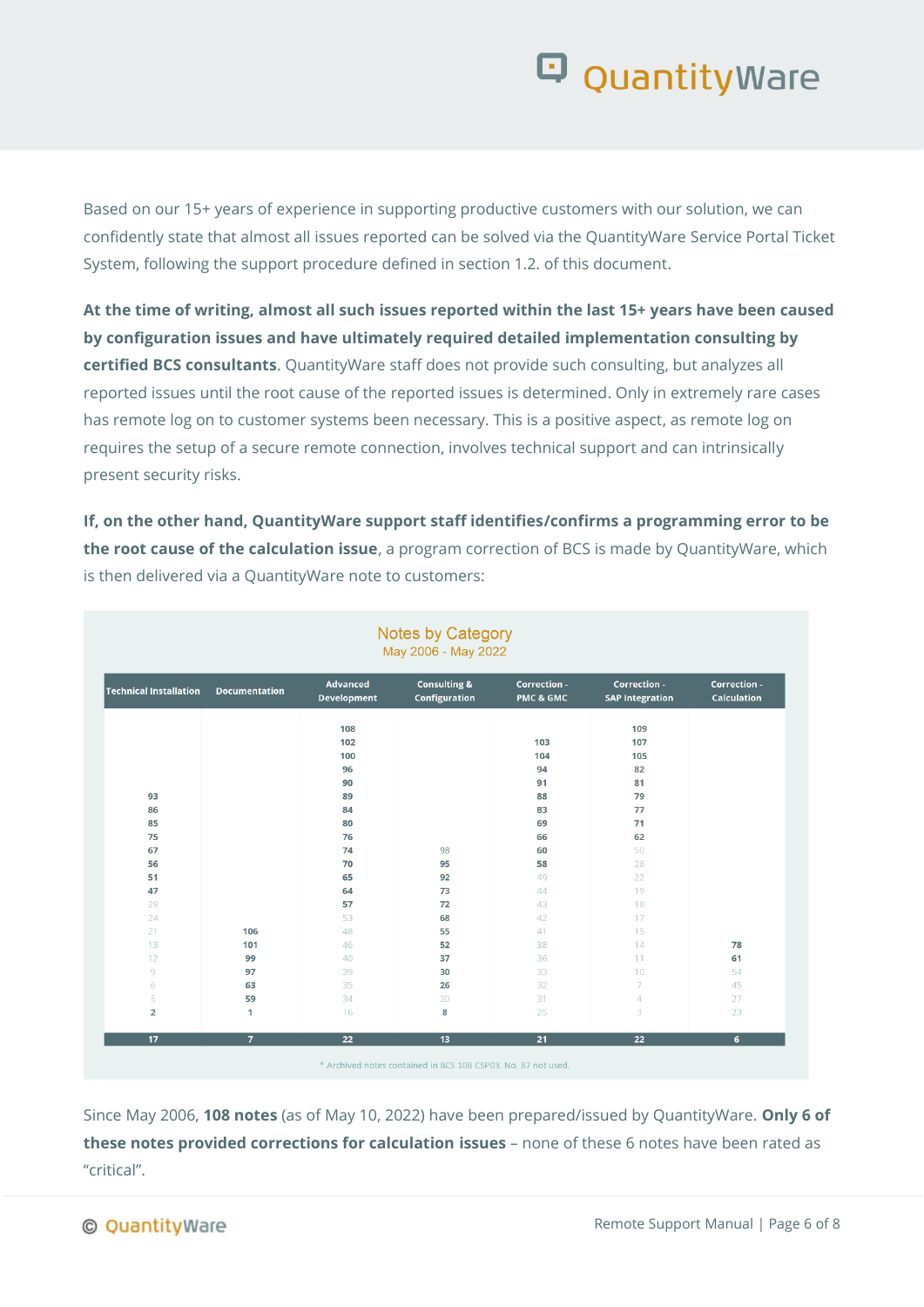#### <span id="page-6-0"></span>1.2. Support Procedure

Bearing in mind the above points, to provide even more efficient support services without the necessity to open a remote connection to customer systems, QuantityWare has defined the following procedure if you raise a ticket with ticket category "Calculation Issue":

- 1. Fill out the [calculation issue questionnaire](https://www.quantityware.com/support/knowledge-base/?kbpage=1&sortOrder=desc&sortBy=date&title=Calculation%20Issue%20Questionnaire) with your calculation data (SAP test transaction O3QCITEST) and conversion group configuration data and attach it to your ticket. Concerning the ticket priority, read the **Support Service Priority Definition Manual** - Chapter 4 - Calculation Issue.
- 2. QuantityWare support experts will then process the ticket and analyze the O3QCITEST data (possibly requesting additional configuration details) and the conversion group configuration data. As noted above, configuration errors are typically the cause of reported calculation issues; these will be determined by the QuantityWare experts who will then either discuss the issue with the certified BCS consultant already engaged in your project or provide a high-level solution approach with the strong recommendation to involve a certified BCS consultant for resolution. Very simple issues may be solved with already existing or newly created FAOs.
- 3. Additional information is provided in the [Calculation Issue FAQ](https://www.quantityware.com/faq/what-is-the-quantityware-support-procedure-concerning-calculation-issue-tickets/) and [note 000052.](https://www.quantityware.com/wp-content/uploads/Note-000052.pdf)

The SAP QCI and MQCI conversion groups perform all calculations via one central SAP function module: OIB\_QCI\_QUANTITY\_CONTROL. **There is no SAP Oil & Gas application specific calculation program code within the QCI calculation logic.** Thus, any calculation issues or related error messages must be demonstrated via the central SAP QCI test transaction (O3QCITEST).

If a calculation issue cannot be demonstrated via this central test transaction, the cause of the issue must be within the "calling" SAP application (e.g. TD shipment, TSW ticketing, Delivery processing, Goods Movement postings, PRA Measurement System) or their related application configuration (e.g. QCI parameter defaulting, UoM defaulting); QuantityWare cannot provide support for such issues.